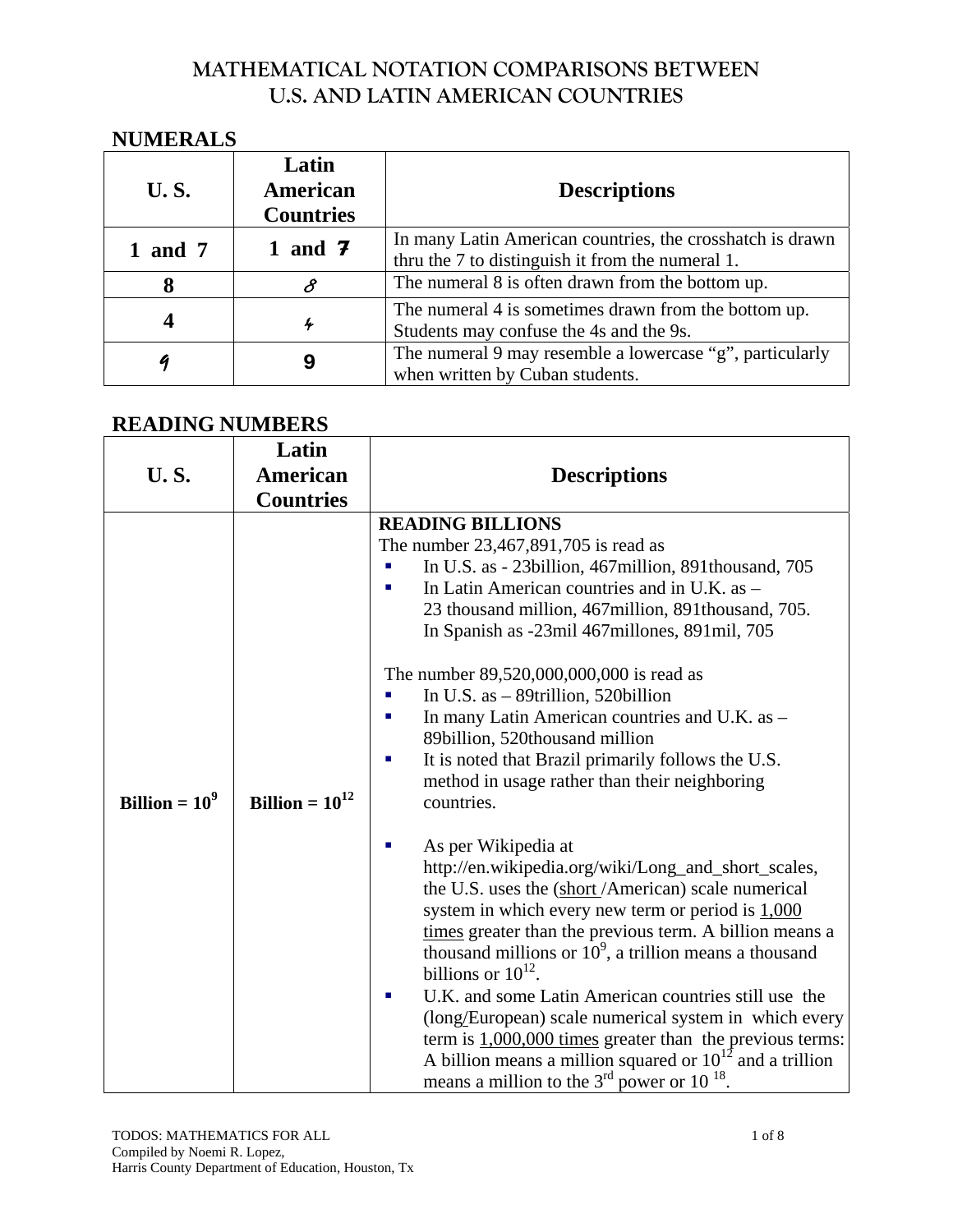#### **READING NUMBERS**

|             | Latin                  |                                                                                                                                                                                                                                                                                 |  |  |
|-------------|------------------------|---------------------------------------------------------------------------------------------------------------------------------------------------------------------------------------------------------------------------------------------------------------------------------|--|--|
| <b>U.S.</b> | <b>American</b>        | <b>Descriptions</b>                                                                                                                                                                                                                                                             |  |  |
|             | <b>Countries</b>       |                                                                                                                                                                                                                                                                                 |  |  |
| 9,435,671   | 9.435.671              | <b>READING NUMBERS FORM 1</b><br>In the U.S. numbers are separated by groups of 3<br>(otherwise known as periods) and separated by<br>commas.<br>In some Latin American countries, the point is used<br>ш<br>to separate such groups.                                           |  |  |
|             |                        | <b>READING NUMBERS FORM 2</b>                                                                                                                                                                                                                                                   |  |  |
| 9,435,671   | 9 435 671              | In some Latin American countries, a space is also<br>used to separate groups of 3 and/or periods. This is<br>especially true in Argentina.                                                                                                                                      |  |  |
|             |                        | <b>READING NUMBERS FORM 3</b>                                                                                                                                                                                                                                                   |  |  |
| 9,435,671   | 9'435,671              | As per the Secretaría de Educación Pública of<br>Mexico 1993, millions are separated by an<br>apostrophe, and commas separate multiples of<br>thousands.                                                                                                                        |  |  |
|             |                        | <b>READING NUMBERS FORM 4</b>                                                                                                                                                                                                                                                   |  |  |
| 9,435,671   | 9;435,671              | The semicolon is also used in Mexico to separate<br>the millions period from the thousands period.                                                                                                                                                                              |  |  |
|             |                        | <b>NEGATIVE NUMBERS</b>                                                                                                                                                                                                                                                         |  |  |
| $-4$        | $-4$ or $\overline{4}$ | In Mexico negative numbers may be written either<br>of two ways-<br>1) As they are written in the U.S. with a<br>O<br>preceding negative sign or<br>2) With a bar over the number.<br>$\circ$<br>The latter format may be confused as repeating<br>decimal fraction.            |  |  |
|             |                        | <b>REPEATING DECIMALS</b>                                                                                                                                                                                                                                                       |  |  |
| .3<br>0.333 | $\boldsymbol{\hat{3}}$ | In the U.S. a repeating decimal is written with a bar<br>over the digit that is repeating and/or the repeating<br>digit(s) are shown followed by three dots.<br>Some books from Mexico indicate a repeating<br>×<br>decimal with an arc rather than a line above the<br>number. |  |  |
|             |                        | <b>DECIMAL FRACTIONS</b>                                                                                                                                                                                                                                                        |  |  |
| 4.56        | 4,56                   | The POINT located at the bottom is used to define a<br>decimal fraction.<br>In the U.S. the point is used to separate the whole<br>number from the fraction.<br>In some Latin American countries, the comma is<br>×.<br>used to separate the whole number from the<br>fraction. |  |  |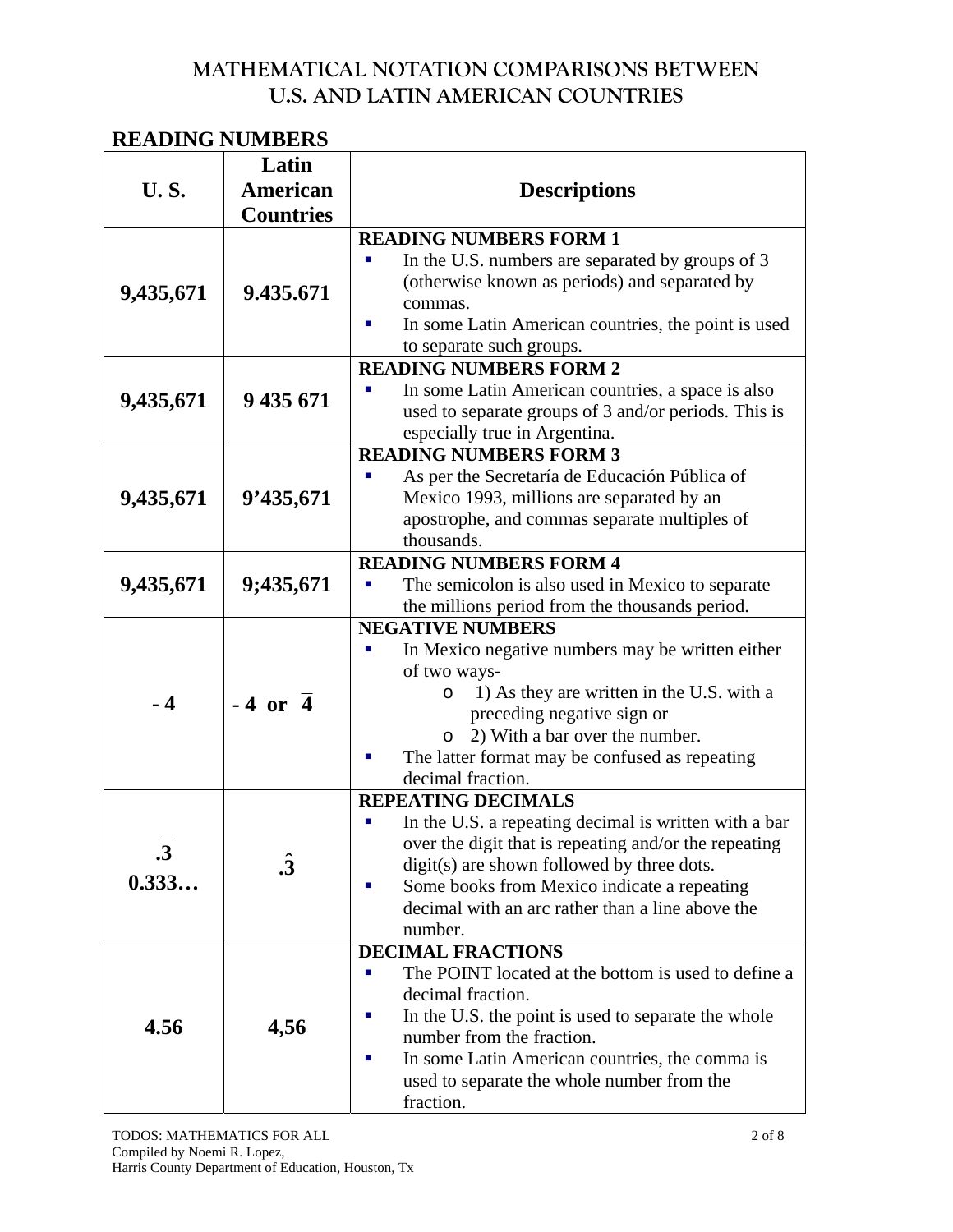# **OPERATION SYMBOLS**

| <b>U.S.</b>                            | Latin<br>American<br><b>Countries</b> | <b>Descriptions</b>                                                                                                                                                                                                                                                                                                                                                                        |
|----------------------------------------|---------------------------------------|--------------------------------------------------------------------------------------------------------------------------------------------------------------------------------------------------------------------------------------------------------------------------------------------------------------------------------------------------------------------------------------------|
| $75 \square 34 =$<br>$75 \square 34 =$ | $75 \cdot 34 =$<br>$75.34 =$          | <b>MULTIPLICATION SYMBOL-FORM 1</b><br>In the U.S. the POINT is located in the center<br>between 2 numbers and indicates multiplication.<br>In Mexico, a bolder or larger raised point is used to<br>×.<br>represent multiplication.<br><b>MULTIPLICATION SYMBOL-FORM 2</b><br>In some countries, the point located on the lower part<br>between two numbers also indicates the product of |
|                                        |                                       | 75 and 34.                                                                                                                                                                                                                                                                                                                                                                                 |
|                                        | 1)                                    | <b>DIVISION SYMBOLS</b><br>The Latin American countries have one additional<br>п<br>division symbol than the U.S. It is the colon $\left( \cdot \right)$<br>Hence, the division of 26 by 2 can be written as<br>26÷2, 26/2, 2) <b>26</b> or 26:2.<br>ш                                                                                                                                     |

#### **OTHER**

| ∕α.<br>$\angle ABC$             | $\hat{\alpha}$<br>ABC     | <b>ANGLE NOTATION</b><br>Many Latin American countries place the angle<br>symbol above the number and is also much<br>narrower than the U.S. symbol. |
|---------------------------------|---------------------------|------------------------------------------------------------------------------------------------------------------------------------------------------|
|                                 |                           |                                                                                                                                                      |
| <b>May 15,2007</b><br>5/15/2007 | 15 May, 2007<br>15/5/2007 | <b>CALENDAR DATES</b><br>In many Latin American countries, the month<br>and date are reversed as compared to the format<br>used in the U.S.          |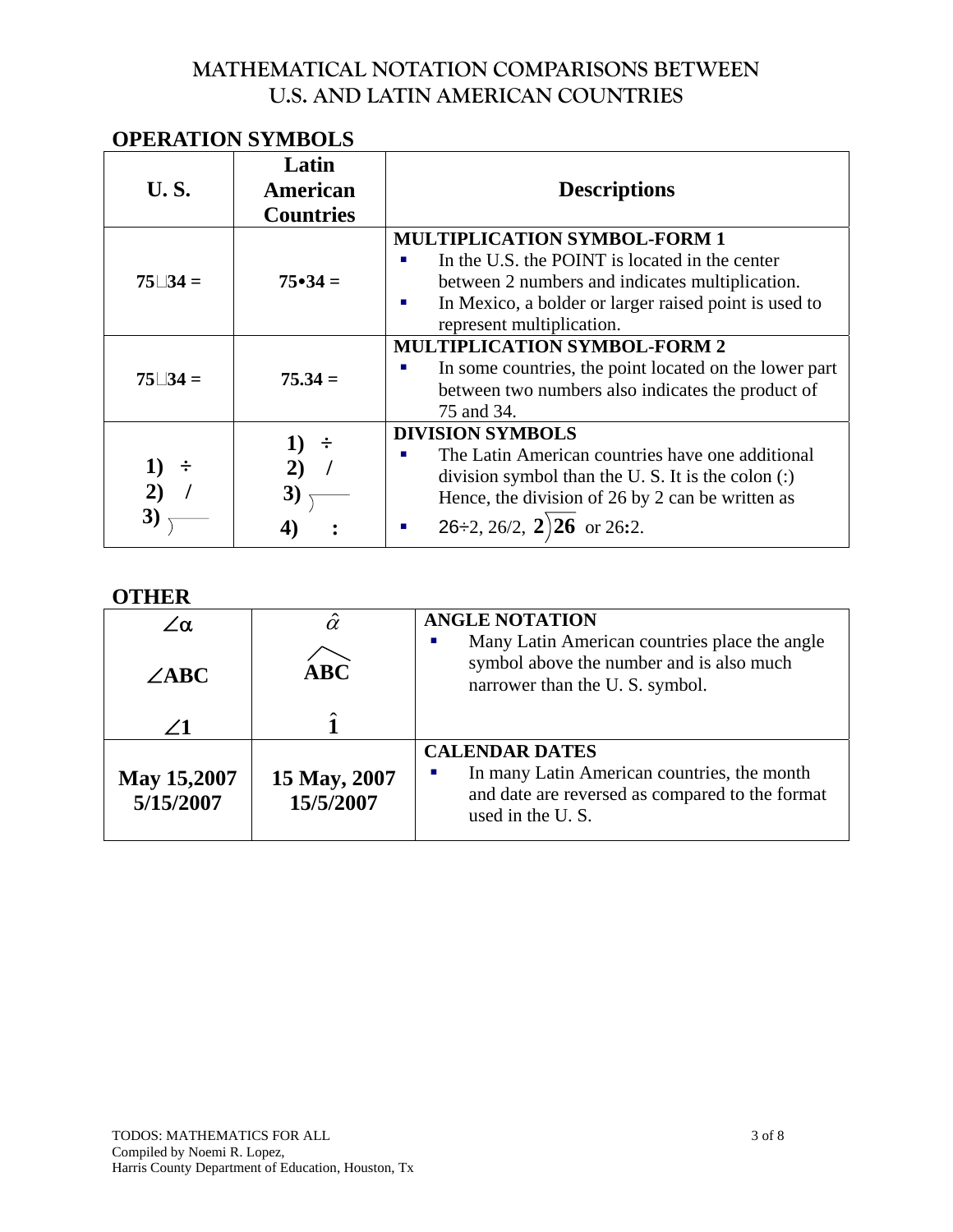| F NIME FAUTUNIZATION                                                                           |                                    |                                                                                       |                                     |              |                          |                             |                                                                                                                                                                                                                                                                                                    |
|------------------------------------------------------------------------------------------------|------------------------------------|---------------------------------------------------------------------------------------|-------------------------------------|--------------|--------------------------|-----------------------------|----------------------------------------------------------------------------------------------------------------------------------------------------------------------------------------------------------------------------------------------------------------------------------------------------|
| <b>U.S.</b>                                                                                    |                                    | <b>Latin American</b><br><b>Countries</b>                                             |                                     |              |                          |                             | <b>Descriptions</b>                                                                                                                                                                                                                                                                                |
| 12<br>$3 \times 4$<br>$2 \times 2$<br>$12 = 3 \times 2 \times 2$<br>$18 = 2 \times 3 \times 3$ | 18<br>$6 \times 3$<br>$2 \times 3$ | 12<br>6<br>$\overline{3}$<br>$12 = 2 \times 2 \times 3$<br>$18 = 2 \times 3 \times 3$ | $\mathbf{2}$<br>$\overline{2}$<br>3 | 18<br>9<br>3 | $\overline{2}$<br>3<br>3 | п<br>tree.<br>ш<br>process. | In the U.S. finding prime<br>factors are generally<br>found using factor trees.<br>Often students have<br>difficulty finding all<br>factors since they are<br>spread out all over the<br>In many Latin American<br>countries, especially in<br>Mexico, a vertical line is<br>used to find the same |

# **PRIME FACTORIZATION**

#### **DIVISION OF FRACTIONS**

| <b>U.S.</b>                                              | <b>Latin American</b><br><b>Countries</b> | <b>Descriptions</b>                                                                                                                                                                                                                                                                                                                                                                                                                                                 |
|----------------------------------------------------------|-------------------------------------------|---------------------------------------------------------------------------------------------------------------------------------------------------------------------------------------------------------------------------------------------------------------------------------------------------------------------------------------------------------------------------------------------------------------------------------------------------------------------|
| $\frac{3}{4}$                                            |                                           | In the U.S. the most common<br>п<br>procedure to divide fractions is<br>to invert the second fraction<br>and then multiply.                                                                                                                                                                                                                                                                                                                                         |
| $\frac{3}{4}$ x $\frac{8}{1}$<br>$\overline{\mathbf{6}}$ |                                           | In Mexico, students cross-<br>п<br>multiply. The numerator of the<br>first fraction is multiplied by<br>the denominator of the 2nd<br>fraction. That product is the<br>numerator of the answer.<br>Likewise, the denominator of<br>the first fraction is multiplied<br>by the numerator of the 2nd<br>fraction and the product is the<br>denominator of the answer.<br>This is equivalent of<br>multiplying the 1st fraction by<br>the inverse of the 2nd fraction. |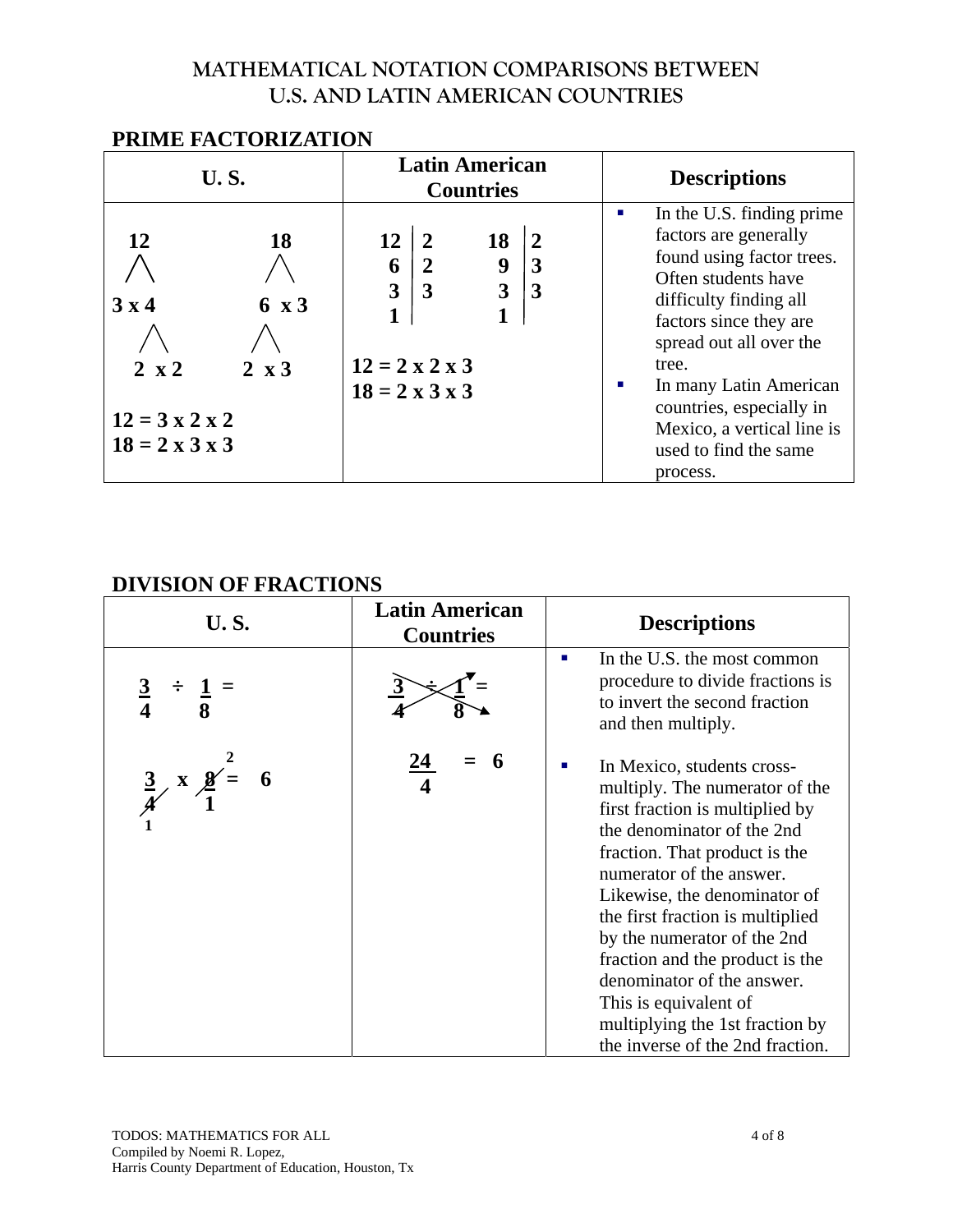| <b>Least Common Multiple</b> |  |
|------------------------------|--|
|------------------------------|--|

| <b>U.S.</b>                                                                                                                                                      | <b>Latin American</b>                                                                                                                                                                                                                              | Descriptions                                                                                                                                                                                                                                                                                                                                                                                                                                                                                                                                               |  |
|------------------------------------------------------------------------------------------------------------------------------------------------------------------|----------------------------------------------------------------------------------------------------------------------------------------------------------------------------------------------------------------------------------------------------|------------------------------------------------------------------------------------------------------------------------------------------------------------------------------------------------------------------------------------------------------------------------------------------------------------------------------------------------------------------------------------------------------------------------------------------------------------------------------------------------------------------------------------------------------------|--|
|                                                                                                                                                                  | <b>Countries</b>                                                                                                                                                                                                                                   |                                                                                                                                                                                                                                                                                                                                                                                                                                                                                                                                                            |  |
| $\overline{5}$<br>$\overline{3}$<br>$+$<br>$=$<br>12<br><b>18</b><br>$12 = 3 \times 2 \times 2$<br>$18 = 2x 3x 3$<br>$LCM = 2^2 \times 3^2$<br>$= 4x9$<br>$= 36$ | 12 18 $ 2$ (Common factor<br>of 12 and 18)<br>6<br>$9 3$ (Common factor<br>of 12 and 18)<br>$\overline{2}$<br>$3 2$ (Common factor<br>of $12)$<br>$\mathbf 1$<br>$3^{13}$ (Common factor<br>of 18)<br>$LCM = 2 \times 3 \times 2 \times 3 =$<br>36 | In the U.S. the prime<br>$\blacksquare$<br>factorization method is<br>one of the methods used<br>to determine the LCM.<br>Students find the<br>product by using each<br>prime the greatest<br>number of times it<br>appears in the factored<br>form of any one<br>number.<br>To obtain common<br>п<br>denominators, Mexican<br>textbooks show both<br>denominators<br>decomposed into<br>primes. The LCM is<br>found by multiplying all<br>the common prime<br>factors and the prime<br>factors that appear in at<br>least one of the two<br>denominators. |  |
| 12<br>18<br>$\overline{2}$<br>3<br>$LCM = 2 \times 3 \times 2 \times 3 = 36$                                                                                     |                                                                                                                                                                                                                                                    | Another way that the<br>п<br>LCM is shown in the<br>U.S. is using Venn<br>diagrams as shown.                                                                                                                                                                                                                                                                                                                                                                                                                                                               |  |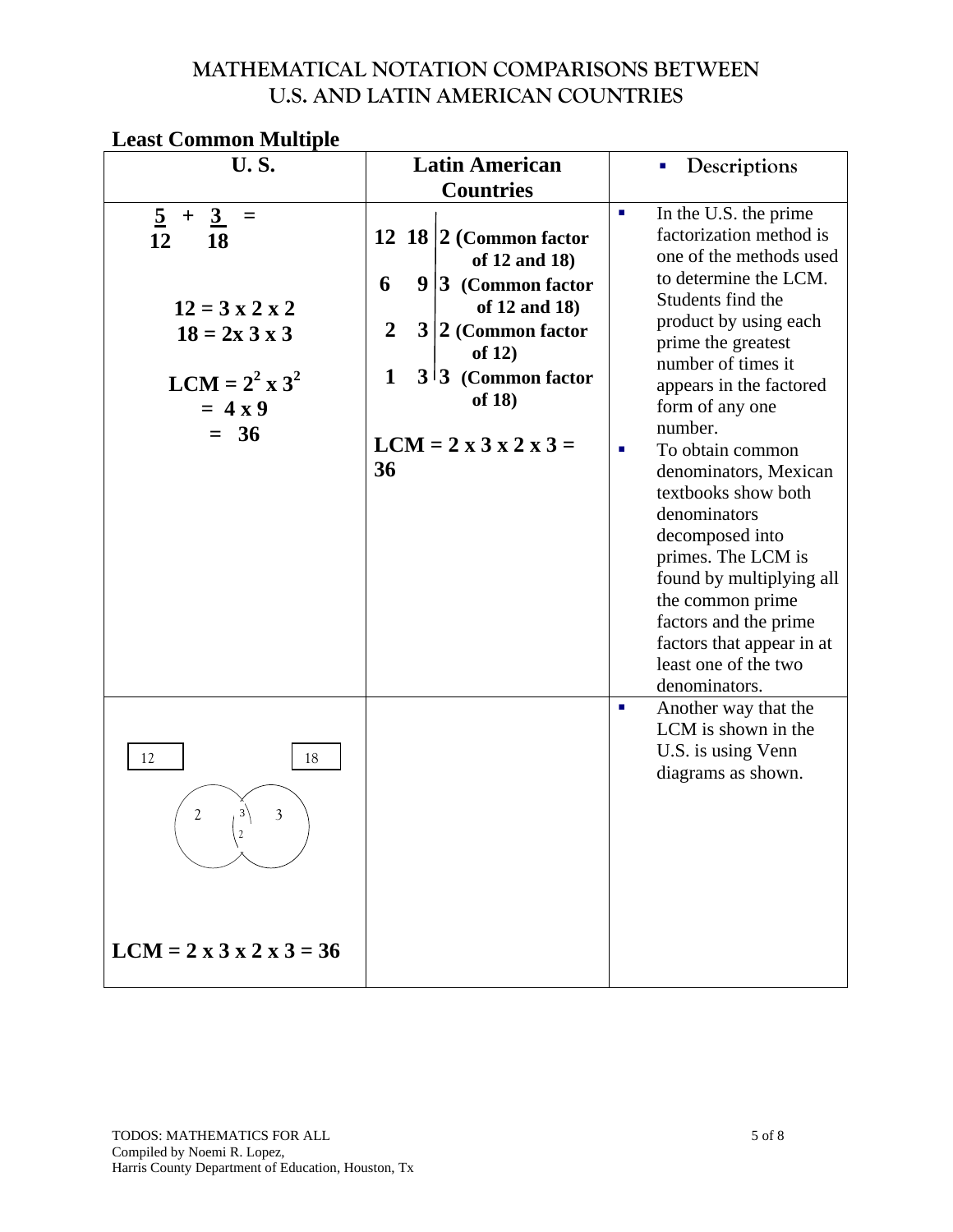# **Algorithms**

#### **OPERATION DESCRIPTION SUBTRACTION**

Many students come into the U.S. schools using algorithms learned in their country of origin. For example, students in many Latin American countries are taught subtraction using the **equal additions method.** According to this method the addition of equal numbers to the subtrahend and minuend does not affect the difference. To assist educators in recognizing different procedural knowledge as valid, we explain how this method works.

| $+10$                | Begin the subtraction in the ones place.                                                               |
|----------------------|--------------------------------------------------------------------------------------------------------|
| 235<br>235           | Since 5 is less than 7, add 10 to 5.                                                                   |
|                      | This "changes" 5 to 15.                                                                                |
| 8                    | Then subtract $15 - 7 = 8$ .                                                                           |
|                      | Continue the subtraction in the tens place.                                                            |
| $+100\vert$          | To compensate for the previous addition of 10,<br>add 10 to 40.                                        |
| $+10$                | This "changes" 40 to 50.                                                                               |
|                      | Since 30 is less than 50, add 100 to 30.                                                               |
| 88                   | Subtract $130-50 = 80$ .                                                                               |
|                      | Continue the subtraction in the hundreds place.                                                        |
| <b>235</b><br>$+100$ | To compensate for the previous addition of<br>100, add 100 to 0, which is the hundreds place<br>of 47. |
| $-047$               | This "changes" 0 to 100.                                                                               |
| 188                  | Finally, subtract $200-100 = 100$ .                                                                    |
|                      | Answer: 188                                                                                            |
|                      |                                                                                                        |
|                      |                                                                                                        |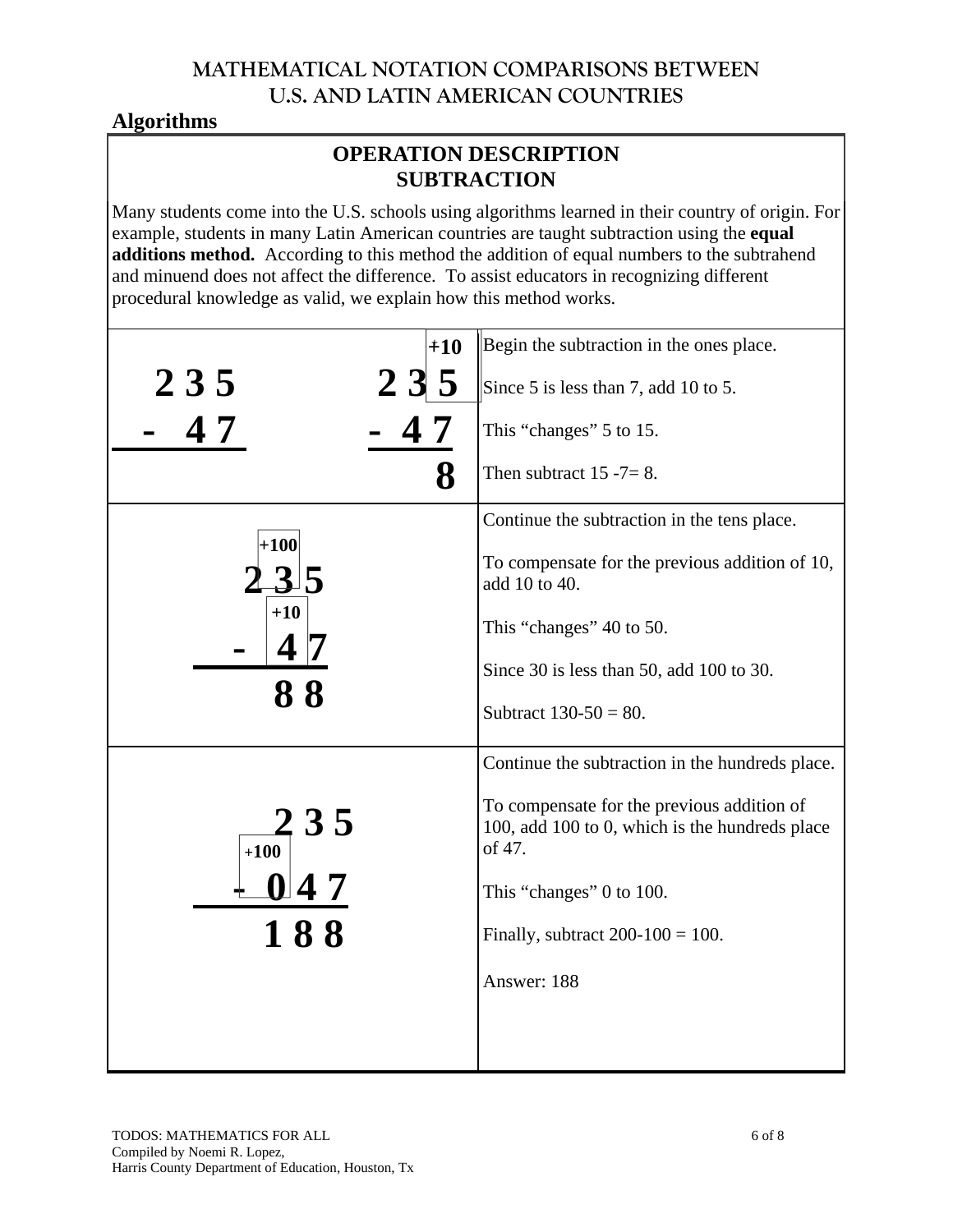# **OPERATION DESCRIPTION DIVISION**

Many students come into the U.S. schools using algorithms learned in their country of origin. For example, students in many Latin American countries are expected to do and exhibit more mental computation as the following algorithm illustrates. To assist educators in recognizing different procedural knowledge as valid, we explain how this algorithm works

| <b>Format 1</b>      | <b>Format 2</b>                                            |                                                                                                                                                                                                                                                                                                                                                                                                                                                                                                                                                                                                                                                                          |
|----------------------|------------------------------------------------------------|--------------------------------------------------------------------------------------------------------------------------------------------------------------------------------------------------------------------------------------------------------------------------------------------------------------------------------------------------------------------------------------------------------------------------------------------------------------------------------------------------------------------------------------------------------------------------------------------------------------------------------------------------------------------------|
| $3\sqrt{74}$         | 74 3                                                       | In this algorithm, students will divide 3 into 74 and<br>may write it in one of two ways.                                                                                                                                                                                                                                                                                                                                                                                                                                                                                                                                                                                |
|                      | $\frac{74}{1}$ $\frac{3}{2}$                               | $\mathcal{L}_{\mathcal{A}}$<br>Students typically begin to formulate and<br>answer questions such as: How many times can<br>3 go into 7? Another way of asking is if we<br>divide 70 into 3 sets, how many are in each set.<br>Students write the 2 in the tens place, above the<br>7, on Format 1, but the 2 goes below the<br>divisor when written in Format 2 style. Notice<br>the placement of the quotient on each format.<br>The next step is done mentally. Students<br>×.<br>multiply $3 \times 2$ or $(3 \text{ sets of } 20)$ and then<br>subtract. The only part that is written on paper<br>is the remainder, 1 ten. Notice its location on<br>both formats. |
| 14                   | 74<br>14                                                   | The 4 is brought down and students consider<br>14 next.<br>Notice where the 14 is written on both formats.                                                                                                                                                                                                                                                                                                                                                                                                                                                                                                                                                               |
| 24                   | 74                                                         | Students now find that 3 will go into 14 three<br>٠<br>(3) times. They write 4 in the quotient's place.                                                                                                                                                                                                                                                                                                                                                                                                                                                                                                                                                                  |
| 14<br>$\overline{2}$ | 74<br> 3<br>$\overline{24}$<br><b>14</b><br>$\overline{2}$ | Students again mentally subtract 12 from 14<br>п<br>and write only the remainder: 2.                                                                                                                                                                                                                                                                                                                                                                                                                                                                                                                                                                                     |